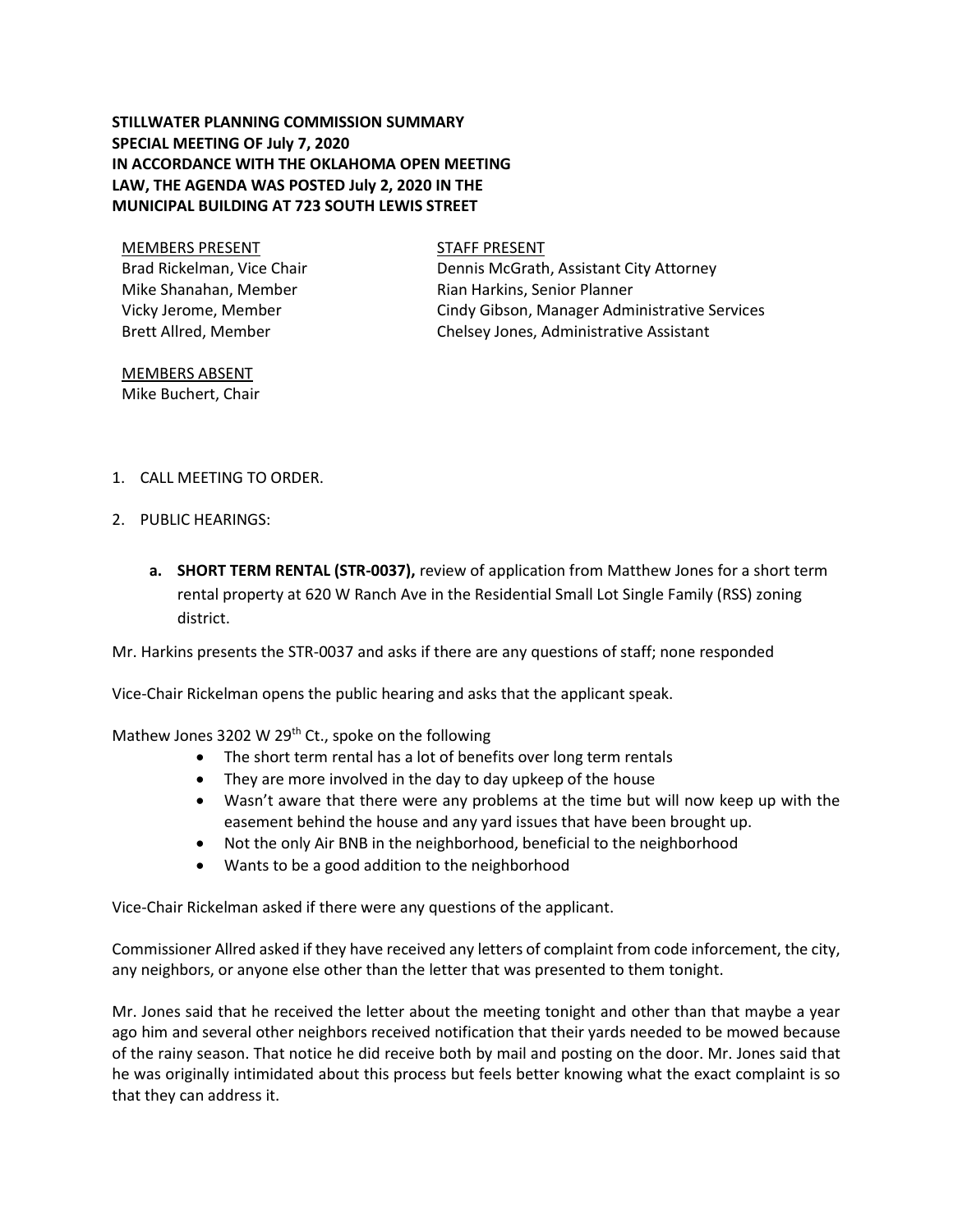Vice-Chair Rickelman asked if there were any other questions; none responded. Vice-Chair Rickelman asked if there was anyone else who would like to speak in favor of the applicant.

Mrs. Sybid Jones 3202 W 29<sup>th</sup> Ct., said that this is very important to them. They want to improve the community and go once or twice a week to take care of the house and thinks their short term rental should be approved.

Vice-Chair Rickelman asked if there was anyone there to speak in favor; none responded. Vice-Chair Rickelman asked if there was anyone there to speak in opposition; none responded. Vice-Chair Rickelman asked that staff present alternatives.

Mr. Harkins said that when there is an appeal it comes to the Planning Commission similar to the SUP process and they make a recommendation to approve or deny and if someone objects after that, it goes to City Council but if there are no objections to the decision tonight then the applicant can move forward.

Vice-Chair Rickelman asked if there were any questions of the staff, discussion between the commissioners, or motions.

**Commissioner Allred motioned to approve STR-0037, Commissioner Shanahan seconded.**

| <b>Roll call:</b> | Buchert | Rickelman | Shanahan | Jerome | <b>Allred</b> |
|-------------------|---------|-----------|----------|--------|---------------|
|                   | Absent  | Yes       | Yes      | Yes    | Yes           |

*Time: 17 minutes*

**b. SHORT TERM RENTAL (STR-0038),** review of application from Asya & Skye Cooley for a short term rental property at 1022 S Fairfield Dr. in the Residential Single Family Small Lot with Plan Development Overlay (RSS-PUD) zoning district.

Mr. Harkins presents STR-0038 and asks if there are any questions.

Vice-Chair Rickelman said there didn't seem to be any questions of staff and asked that the applicant speak; none responded. Vice-Chair Rickelman asked if there was anyone there to speak in favor of the application; none responded. Vice-Chair Rickelman asked if there was anyone there to speak against the application; none responded. Vice-Chair Rickelman closed the public hearing and asked for staff recommendations.

Mr. Harkins said that the process moving forward is that the Planning Commission would determine whether or not it is appropriate and either approve or deny, if it is appealed it would go to City Council.

Vice-Chair Rickelman asked if there were any questions for staff; none responded. Vice-Chair Rickelman asked if there was any discussion of the Planning Commission. Vice-Chair Rickelman said that in the letter that was received in the packet they did make reference to HOA and that the Planning Commission doesn't make any determination or enforce that either wayas thist has come up in the past and is not something that they make a determination about.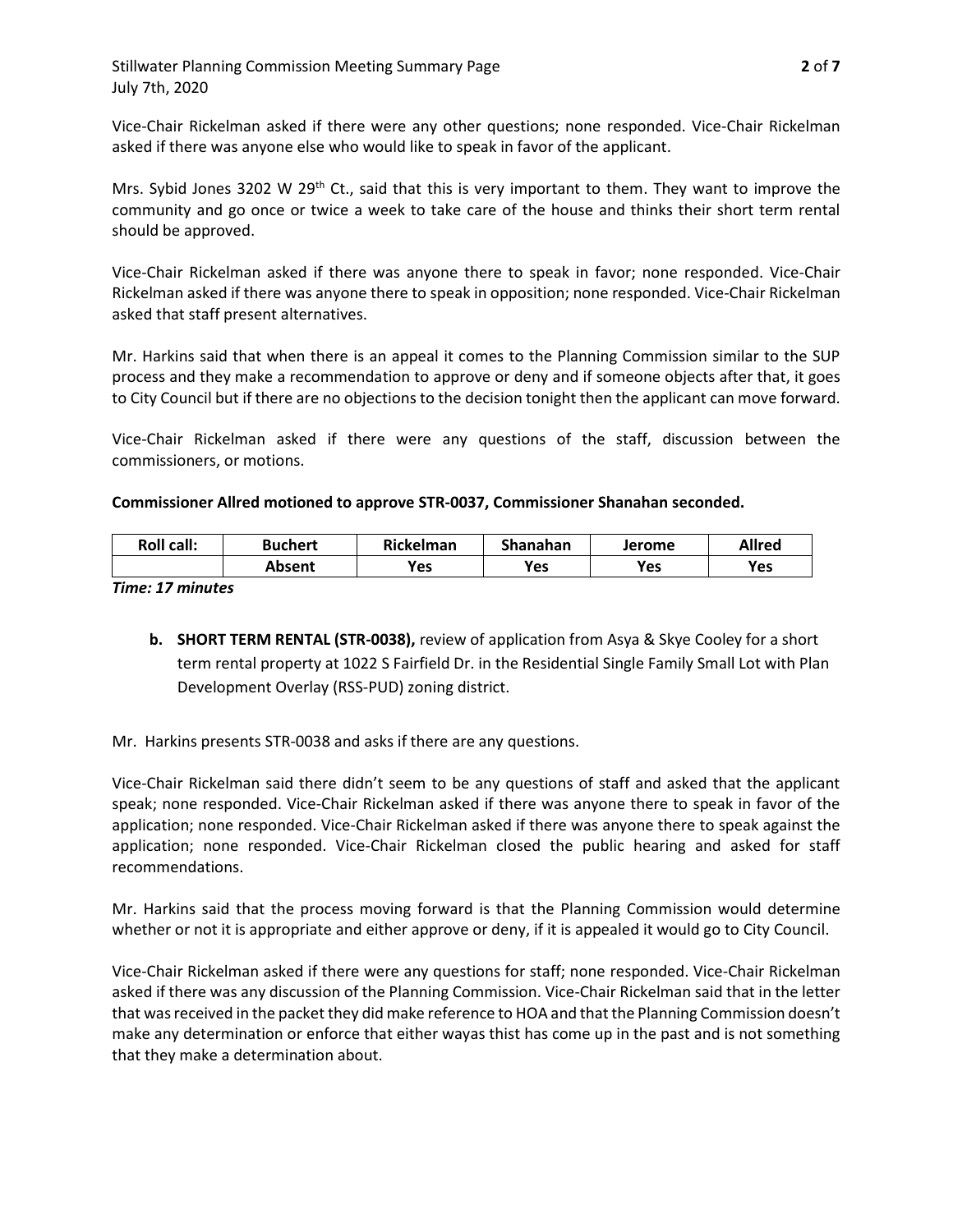Stillwater Planning Commission Meeting Summary Page **3** of **7** July 7th, 2020

Commissioner Allred asked what has the Planning Commission has done in the past with applications that have come across with HOA. Vice-Chair Rickelman said that he can remember a specific time that one came across and in that regard they did approve it but commented that they didn't determine that based on the HOA and that the decision was independent of that particular point.

Commissioner Allred said that he has some questions for the applicant that don't seem to be here, do they have the option to table the application or can they only approve or deny. Mr. Harkins responded that they can approve, deny, or table to a specific date basicallythey can table until the next Planning Commission or for 30 days but it doesn have to be to a date certain.

Vice-Chair Rickelman said that yes those are the three options, that it can be tabled to a specific date, approved, or denied.

Mr. Harkins said yes that is correct, those are the three alternatives.

Vice-Chair Rickelman said that if it was denied it still goes to the City Council. Mr. Harkins said for a point of information that it doesn't automatically go to the City Council, that if they vote to deny anyone involved in the matter can appeal the decision and then it will go to City Council.

Commissioner Allred said that if he didn't hear any other discussion he would like to table the application until they can hear from the applicant.

## **Commissioner Allred motioned to table STR-0038 until August 4th Planning Commission, Commissioner Jermone seconded.**

| <b>Roll call:</b> | <b>Buchert</b> | <b>Rickelman</b> | Shanahan | Jerome | Allred |
|-------------------|----------------|------------------|----------|--------|--------|
|                   | Absent         | Yes              | Yes      | Yes    | Yes    |

*Time: 10 minutes*

**c. SHORT TERM RENTAL (STR-0041),** review of application from Bruce Wilkinson for a short term rental property at 1215 S Chester St in the Residential Single Family Small Lot (RSS) zoning district.

Mr. Harkins presented STR-0041 and asked if there were any questions of staff; none respond.

Vice-Chair Rickelman opens the public hearing and for the applicant to speak.

Mark Weiser 223 N Old HWY 51 representative for 1215 S Chester St, spoke on the following;

- Three other short term rentals within three blocks of this property one of which the Wilkinson's own.
- Some of the nicest properties in the area
- Meets everything on the checklist for the short term rental

Vice-Chair Rickelman asked if there was anyone else who would like to speak in favor; none responded. Vice-Chair Rickelman asked if there was anyone who would like to speak in opposition; none responded. Vice-Chair Rickelman closed the public hearing and asked for staff to present recommendations.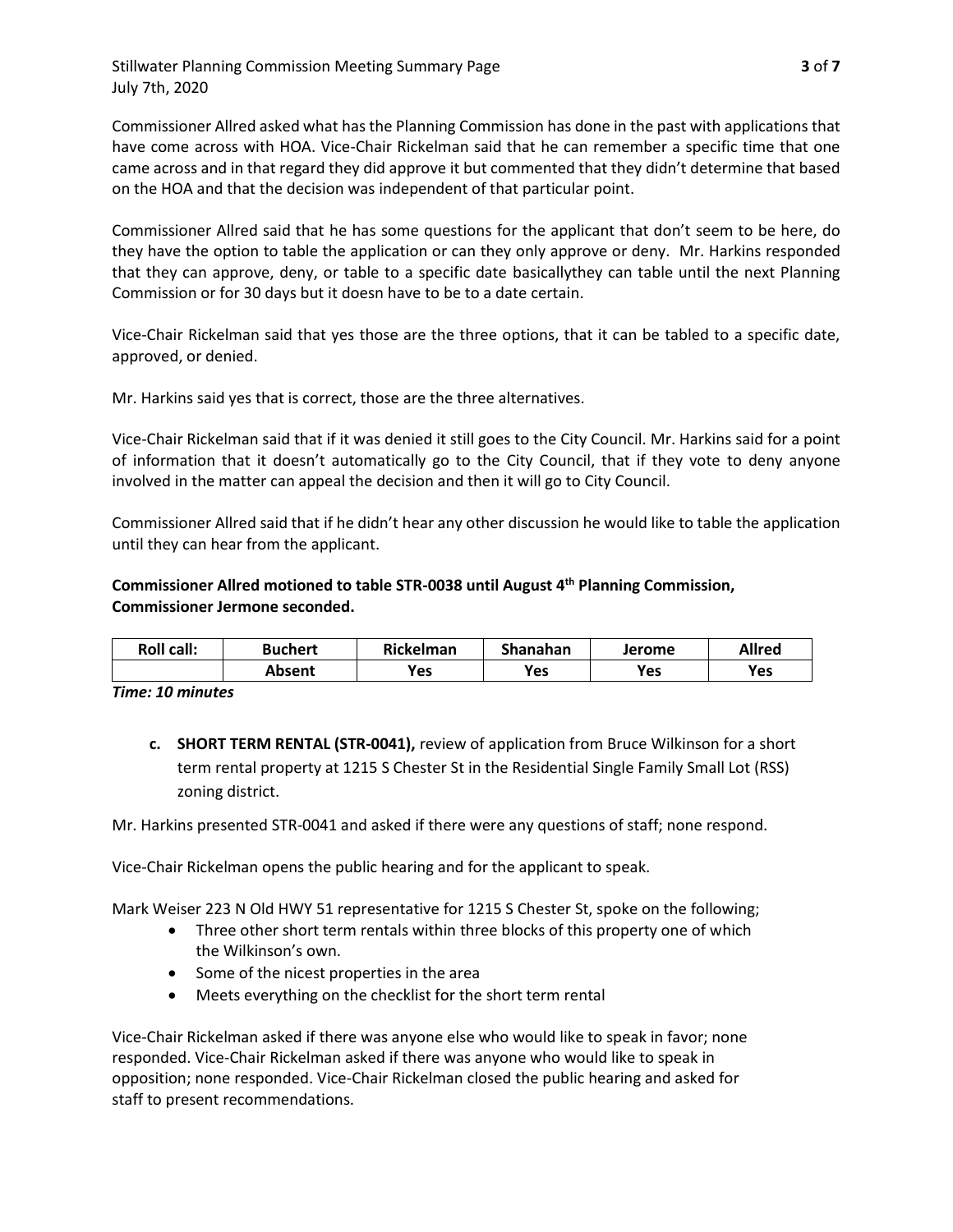Mr. Harkins said that they can approve, deny, or table to a date certain. The objections raised were deterioration of property values as well as overall impact on the neighborhood citing the fact that Stillwater is a college community.

Vice-Chair Rickelman asked if there were any questions of staff, comments, or discussion between the Planning Commission.

Commissioner Shanahan said that in the third paragraph there is reference to Air BnB's becoming party houses and is there factual evidence or data submitted that shows that Air BnB's become party houses. Vice-Chair Rickelman said that there was nothing in the letter itself. Commissioner Shanahan said that answers his question.

#### **Commissioner Jermone motioned to approve STR-0041, Commissioner Shanahan seconded.**

| <b>Roll call:</b> | <b>Buchert</b> | Rickelman  | Shanahan | Jerome | <b>Allred</b> |
|-------------------|----------------|------------|----------|--------|---------------|
|                   | Absent         | <b>Yes</b> | Yes      | Yes    | Yes           |

*Time: 8 minutes*

**d. ANNEXATION (ANX20-01),** establish recommendation of appropriate zoning classification for property subject to proposed annexation of Stillwater Springs subdivision at northeast corner of 19th Avenue and Jardot Road.

Mr. Harkins said that staff received a request for annexation from property owner Lance Windel as they do single family homes, this is just outside the city limits and what the applicant is looking at doing is requesting annexation into the city. For the Planning Commission the role is to review and recommend what the appropriate zoning classification is to City Council. City Council will make a recommendation on annexation based on state statute, Planning Commission's role will be to make a recommendation on what the zoning will be. The staff report recommends RSS zoning. There are three areas included under discussion, staff is recommending RSS for tract 3.

Vice-Chair Rickelman asked if there were any questions for staff. Vice-Chair Rickelman asked if they are platted on RSS lots, it is clear that they are builiding in there. Mr. Harkins said that that is outside the relm of the discussion for the zoning. They are looking at 120 residential homes and 12 outlots and it is a development they are working on to be a typical RSS development.

Commissioner Shanahan said that in the Comp Plan it was invisioned that this land would be Iindustrial even though this land was outside of city limits. Mr. Harkins said that is correct. Commissioner Shanahan asked if there has been any interest of using it for industrial use. Mr. Harkins said that since he's been here the only talked about uses have been for residential development. Commissioner Shanahan said so taking this area off the table for possible industrial is not going to have any type of economic downfall; Mr. Harkins responds none that they can anticipate, there are still many other areas on the map that are industrial that we can utilize.

Commissioner Jerome asked if all three tracts are owned by the same owner; Mr. Harkins responds that the tracts along Jardot are owned by different property owners. Rian continues stating that there are three tracts and three property owners; the owner of tract three is the one that has started the process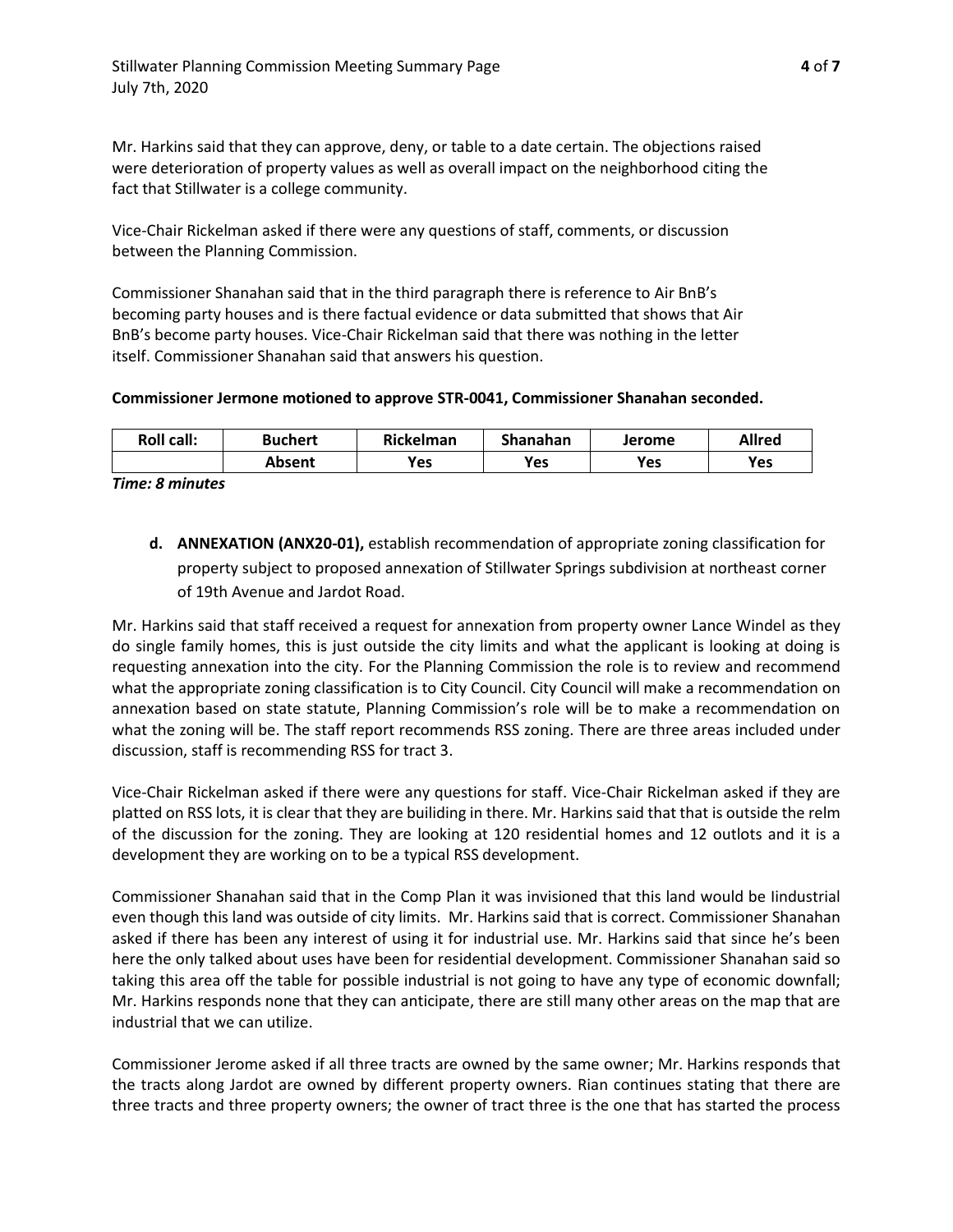Stillwater Planning Commission Meeting Summary Page **5** of **7** July 7th, 2020

of the annexation;the other owners have talked to the city off and on but its been in small pieces; tis is the full scall development that is going on at that interesection hence the need for annexation; and they have been working with staff for just over a year and with regards with zoning that was a request once the actual item of annexation came in.

Commissioner Jerome asked if she correct that for annexation it has to be adjoining property thats city limits so for annexation purposes tract one and two have to be part of it before tract three can be. Mr. Harkins responds that technically and legally yes, but whether a tract is eligible like tract three versus one and two is not part of the discussion that the Planning Commission can have, you are truly just saying that you are recommending these zoning classifications.

Vice-Chair Rickelman said that if there are no more questions for staff then they will open the public heaing.

Roger Gose 113 E 8<sup>th</sup> Gose and Associates, said the Preliminary Plat was approved through the Planning Commission on 11/05/2019; for sewer and water if you are outside of the city limits you are required to submit a request for annexation; and that was turned in around May  $10<sup>th</sup>$  for the Stillwater Springs Development.

Stephen Gose 113 E  $8<sup>th</sup>$  Gose and Associates, said there are three tracts, the two running along Jardot are 6.1 and 6 acres and Stillwater Springs is tract three and it is 39.6 acres; the preliminary plat generally conforms to the RSS zoning district; from a zoning stand point, they don't conform to the C3 plan but with all that's going on in the area RSS is the logical choice.

Vice-Chair Rickelman said that since it didn't sound like there were any questions for Mr. Roger Gose or Mr. Stephen Gose if Mr. Lance Windel would like to say something he is more than welcome.

Lance Windel developer and owner, said they are building 120 Single Family Homes and started talking to the city about it about 2  $\frac{y}{2}$  years ago and are moving forward. The definetly want to be involved with the City of Stillwater and use their facilities.

Vice-Chair Rickelman asked if there were any questions; none. Vice-Chair Rickelman asked if there was anyone who would like to speak in favor of the annexation requesting.

Lee Terrance, owner of tract one sold Lance Wendel the land that he is developing;he doesn't feel that his land is appropriate to zone RSS because they don't plan on developing it or putting additional buildings on it; an Aggricultural zoning would be more appropriate; and he thinks annexing the whole thing, tracts one, two, and three would be a good thing.

Vice-Chair Rickelman asked if there were any questions or anyone else who would like to speak; none responded. Vice-Chair Rickelman closed the public hearing and asked for staff to present recommendations.

Mr. Harkins said that staff's only recommendations are accept findings; recommend approval as presented;find the request is not appropriate and recommend denial or table to a certain date. Rian comments that it is simply about the recommended zoning when and if it is annexed.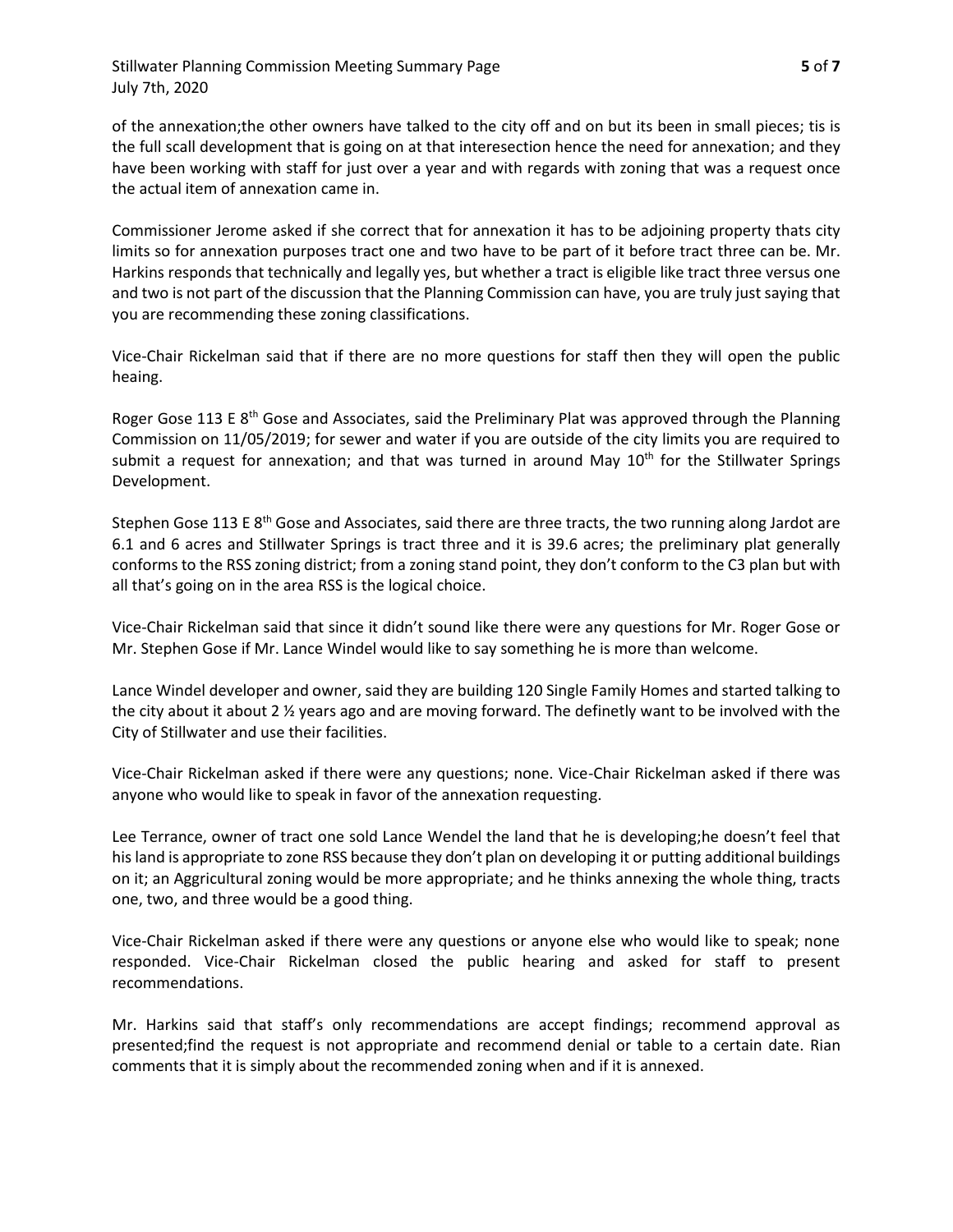Vice-Chair Rickelman said since there are no questions for staff he will open it up for discussion amongst the Planning Commission; none. Vice-Chair Rickelman asked if there was a motion.

## **Commissioner Allred motioned to approve RSS for tract three and Agricultural for tract one and two, Commissioner Jerome seconded.**

| <b>Roll call:</b> | Buchert | Rickelman | Shanahan | Jerome | <b>Allred</b> |
|-------------------|---------|-----------|----------|--------|---------------|
|                   | Absent  | Yes       | Yes      | Yes    | Yes           |

*Time: 30 minutes*

**e. SPECIFIC USE PERMIT (SUP20-01),** requesting review and approval for a specific use permit to establish a medical marijuana dispensary at property addressed as 116 N Main Street in the Commercial General (CG) district.

Mr. Harkins presents staff's report and asked if there were any questions of staff; none responded

Vice-Chair Rickelman opened the public hearing and asked for the applicant to speak.

Jim McCollum 116 N Main St., said that he was there to answer any questions anyone may have.

Vice Chair Rickelman asks if there are any questions; none respond. Vice-Chair Rickelman asks if there is anyone else who would like to speak on behalf of the application; none respond. Vice-Chair Rickelman asked if there was anyone there who would like to speak in opposition to the application; none respond. Vice-Chair Rickelman closed the public hearing and asked for staff recommendations.

Mr. Harkins presented the staff findings and alternatives and asked if there were any questions.

Vice-Chair Rickelman asked if there were any questions of staff and or any discussion among the commissioners; none respond. Vice-Chair Rickelman asked if there was a motion.

## **Commissioner Jerome motioned to approve SUP20-01 as presented, Commissioner Shanahan seconded.**

| <b>Roll call:</b> | <b>Buchert</b> | Rickelman | Shanahan | Jerome | <b>Allred</b> |
|-------------------|----------------|-----------|----------|--------|---------------|
|                   | Absent         | Yes       | Yes      | Yes    | Yes           |

*Time: 5 minutes*

3. MEETING SUMMARY FOR REVIEW AND POSSIBLE ACTION: a. Regular Meeting Summary of June 16, 2020

Commission Allred said that he would like to change the meeting summary to reflect that he did join the meeting but was not able to participate via ZOOM due to technical difficulties.

Vice-Chair Rickelman said that yes that can be added in to reflect that.

**Commissioner Jerome motioned to accept the meeting summary with the addition that Commissioner Allred was in attendance, Commissioner Allred seconded.**